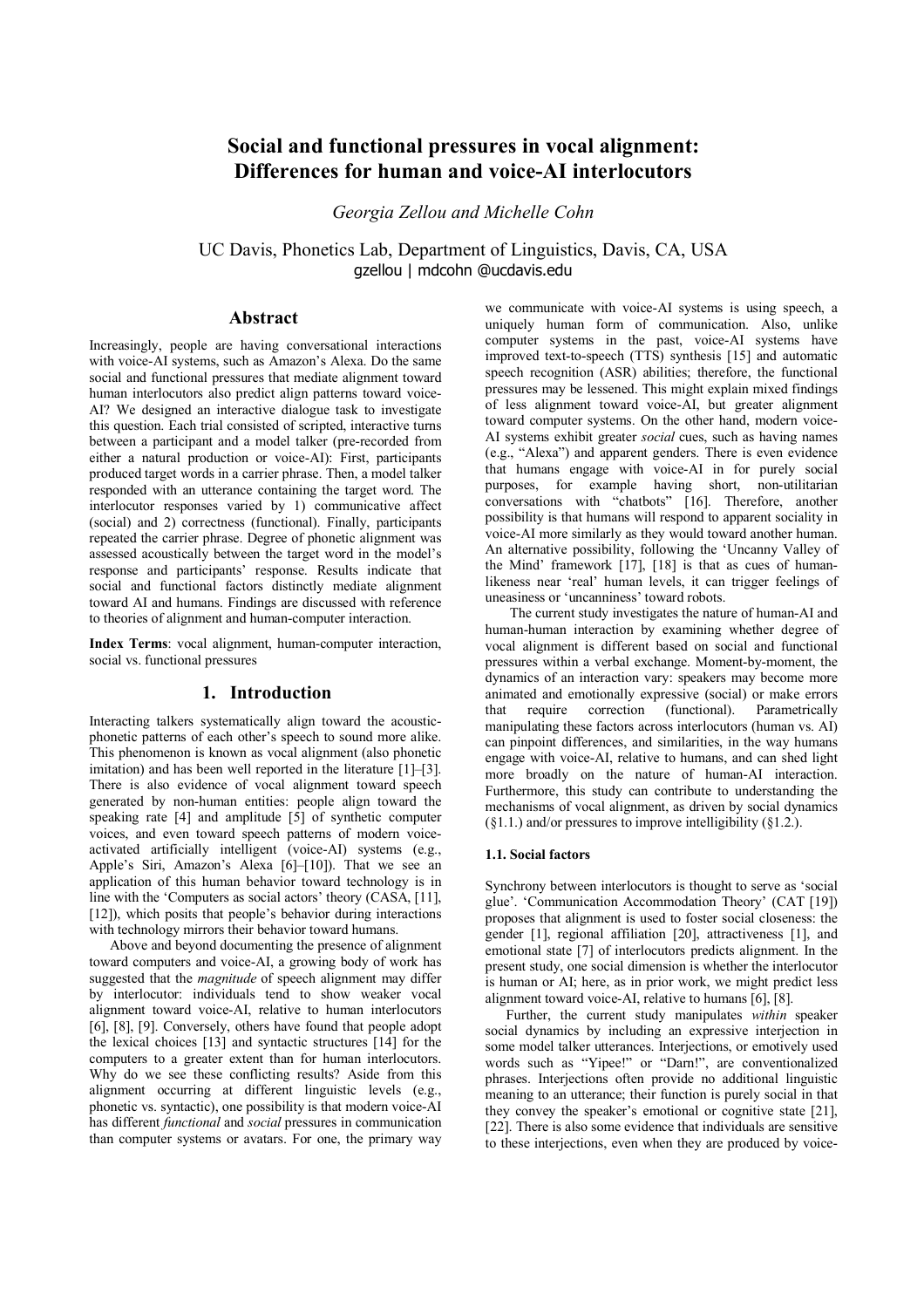AI: [7] found that participants aligned more to Amazon's Alexa voice when they shadowed interjections realized in hyper-expressive prosody, relative to Alexa's neutral prosody.

Therefore, in the current study, we utilize these expressive interjections, not as target words, but as additions to responses made by the model talker as a way to increase the sociocommunicative force of the utterance. If increased expressiveness modulates vocal alignment, we predict that participants will align toward the interlocutor to a greater extent when the interlocutor's response contains an expressive interjection (e.g., "Super! I think I heard boot"), relative to when they do not (e.g., "I think I heard boot"). Yet, interjections add no semantic content to the utterance. If the addition of these expressive-encoding items does not add to the sociality of the interaction, we predict no difference in alignment patterns when they are present or not.

With respect to social factors, we might also predict different alignment patterns toward the human and voice-AI model talker as a function of the socio-communicative expressiveness of the interaction. For one, modern-day voice-AI can play a social role for humans. As previously mentioned, voice-AI systems are increasingly assuming more human-like qualities (e.g., more realistic voices, better speech recognition, etc.). Thus, one prediction is that alignment toward AI will increase with interactions containing interjections, paralleling what we expect for alignment toward human interlocutors. This would support computer personification frameworks, e.g., CASA [11]. Alternatively, displays of socio-expressiveness might be negatively perceived by participants. This would support observations of an 'uncanny valley' in people's behavioral responses toward technology which take on near-human qualities [17]. For example, [18] observed that conflicting cues to humanlikeness in a non-human entity violates people's expectations of technology and leads to feelings of uneasiness or discomfort toward voice-AI. Therefore, we might predict that when the AI model talker displays highly expressive sociocommunicative responses, participants will diverge, doing the opposite of how we expect them to behave toward the human interlocutor in more expressive interactions (converge).

## **1.2. Functional factors**

Other accounts propose that alignment serves a functional, intelligibility-driven role: to help a speaker be better understood by their listener by matching their linguistic representations for better mutual intelligibility [23], [24]. For example, participants who actively imitate novel speech patterns later display improved recognition of that speech (unfamiliar accent [25]; disordered speech [26]). Furthermore, [27] assessed alignment between dyads completing a map task. They found that when participants were giving information during the task, the 'giver' displayed greater vocal alignment than the 'receiver'. These results lead us to predict that speakers will actively align toward the speech of another talker when there is strong pressure to be more intelligible.

Functional pressures are also very much present in interactions with technology: people adopt the lexical choices [13] and syntactic structures [14] of a computer system during interactions to a greater extent than toward a human under similar conditions. These findings suggest that linguistic behavior toward AI is distinct from that toward human interlocutors, in some cases triggering less alignment toward voice-AI (speech alignment) and in some cases more

alignment toward computers (lexico-syntactic alignment). One possibility is that the social and functional pressures in the different paradigms from prior studies led to greater alignment toward the human or the technological interlocutor. A more formal investigation into which of these factors leads to more or less alignment toward voice-AI, relative to humans, can inform our understanding of the mechanisms of vocal alignment and the dynamics of human-computer interactions.

For one, we expect people to align in different ways toward human and voice-AI model talkers as a function of differing intelligibility pressures in the interaction. Voice-AI systems are often used for practical and utilitarian tasks, with the user usually in the 'giver' role when producing an utterance (e.g., "set a timer", "play a song", "tell me the weather"). Thus, we might expect that vocal alignment patterns toward AI will be more intelligibility-motivated, relative to those toward a human, reflecting the utilitarian purpose of voice-AI as task-oriented interlocutors. This would explain studies comparing alignment toward computers and humans which find *greater* alignment toward the computer [14] where the task was goal-oriented: the bias toward greater alignment toward technology could be explained by stronger functional pressures.

Thus, the current study examines whether a correct or incorrect response from the interlocutor influences patterns of phonetic imitation. If feedback about intelligibility influences alignment, we predict that a trial containing an uncertain response from the interlocutor, that they have not with certainty understood the target word, will elicit more robust phonetic imitation by participants than trials where the interlocutor correctly responds. For our predictors, we expect to see an effect of *Correctness* on degree of alignment.

## **1.3. Present study**

The present study examines identical communicative interactions in a laboratory setting, varying social and functional factors, across human-human and human-AI interactions. To our knowledge, no prior work investigates the relative weight of these social and functional factors *within* an interaction with a single interlocutor; most vary the interlocutor as a way of assessing social variables (e.g., gender, attractiveness, [1]). Doing so allows us to probe both social and functional pressures that may differentially, or similarly, affect human-human and human-AI interaction.

## **2. Methods**

#### **2.1. Participants, Stimuli, and Procedure**

Participants (*n*=54; 27 F) were native English speakers (mean age=20.2 years old, sd=2.4) recruited from the UC Davis subject pool. None reported having any hearing impairments.

Target words were 16 low frequency CVC items selected from [1]: *bat, boot, cheek, coat, dune, hoop, moat, pod, tap, toot, tot, weave, cot, soap, deed, sock*. Both model talkers (human and AI) produced the target words in a 'correct' frame ("I think I heard sock") and one in an 'incorrect' frame ("I think I heard sock or sack"), where the distractor was a minimal pair differing in vowel backness (order of the target word and minimal pair were counterbalanced across trials and differed across interlocutors). For the human model talker, a female native English speaker recorded all utterances in a sound attenuated booth with a head-mounted microphone. For the voice-AI model talker, we generated recordings by default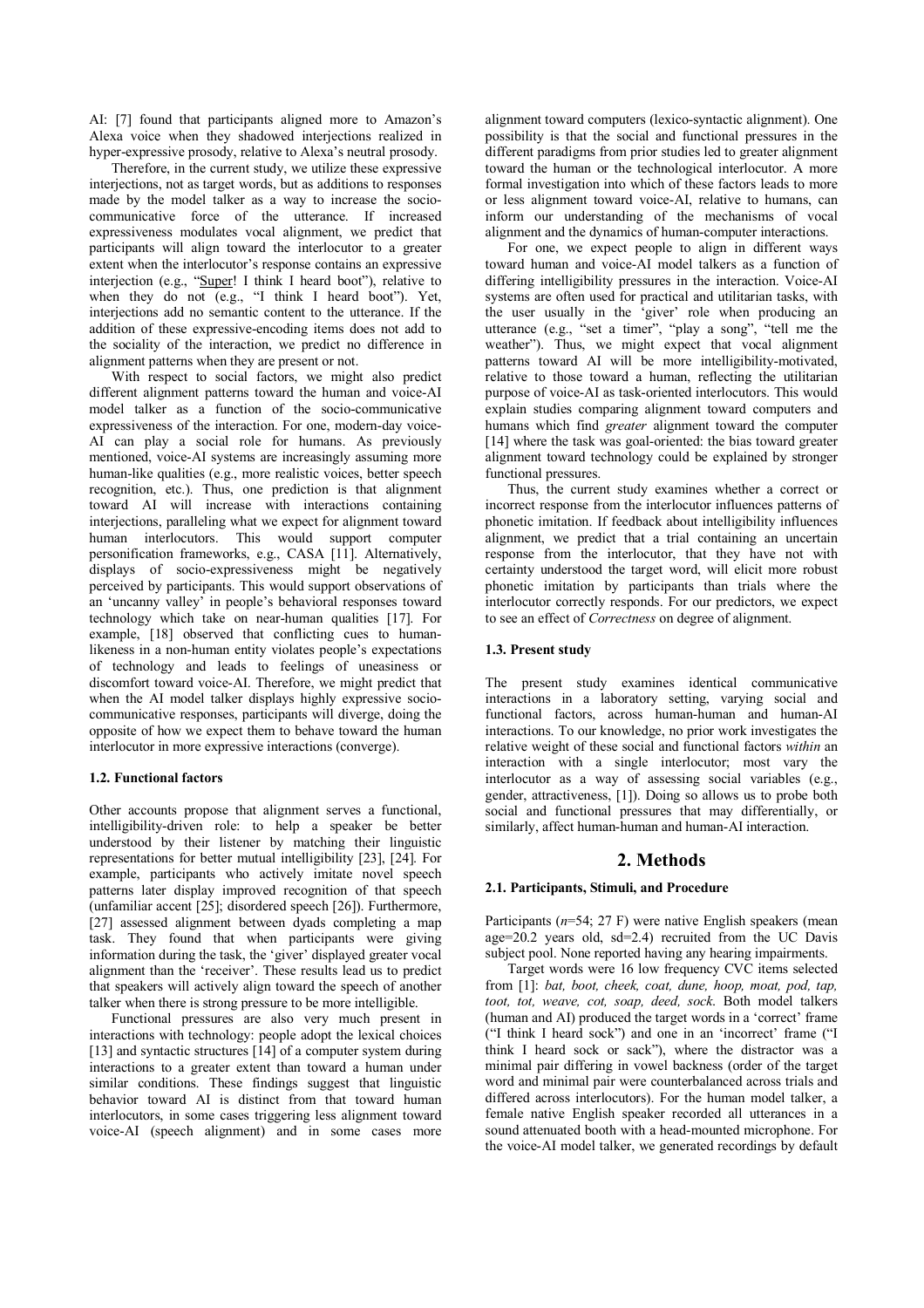female Alexa voice (US-En) using the Alexa Skills Kit. Both talkers produced all sentences in their correct and incorrect forms in a neutral speaking style, as well as all introductions, voice-overs, and final responses.

Both model talkers also produced 16 interjections (e.g., "Yipee!") in a hyper-expressive manner, balanced by valence (8 positive, 8 negative). These were produced naturally by the human talker: for the Alexa voice, emotionally expressive interjections recorded by the Alexa voice actor, or 'Speechcons', were added to the TTS output using speech synthesis markup language (SSML) tags (a limitation of TTS is that emotion is otherwise difficult to synthesize).

Participants sat in a sound-attenuated booth, wearing a head-mounted microphone and headphones, facing a computer screen. Subjects first were presented a screen introducing them to the two model talkers: an Amazon Echo device named "Alexa" and a female human named "Melissa", with images of them. Then, participants produced baseline productions of target words, reading a carrier sentence containing the target word, "The word is \_\_". Subjects completed two baseline blocks, where order of sentences were randomly presented.

Next, participants completed either the AI or Human shadowing blocks (order counterbalanced between subjects). Instructions were given at the beginning of each shadowing block. The interlocutors (AI, Human) were introduced ("Hi! I'm Melissa. I'm a research assistant in the Phonetics Lab." / "Hi! I'm Alexa. I'm a digital device through Amazon.") and went through a voice-over example. During each trial, the target words occurred in pre-scripted dialogues between the participant and the model talker. Each trial contained multiple turns: *1. Initial turn*: participants saw a phrase containing the target word printed on the screen and read it aloud (e.g., "The word is weave."). *2. Interlocutor response turn*: The interlocutor provided a response, telling them what she 'heard'. *3. Participant shadowing response turn*: Participants repeated the sentence a second time. *4. Interlocutor concluding turn:* The interlocutor provided final feedback (e.g., "Great!", "Thanks, got it!", "Perfect!", etc.; randomly presented).

Subjects completed two interlocutor blocks, where trials were manipulated to vary in the social and functional properties of Interlocutor response turns. To manipulate intelligibility pressures, there were two correctness conditions: In 50% of trials, the interlocutor responded with the correct target word (e.g., "I think I heard weave.") while in 50% of trials the interlocutor did not correctly identify the target word with certainty (e.g., "I'm not sure I understood. I think I heard weave or wove."). (Note that while incorrect responses differed from correct responses in information structure, the former eliciting 'corrective focus', our critical prediction is that there are differences in alignment *across interlocutor types* for a given response type.)

To manipulate **socio-expressiveness**, there were two expressiveness conditions: In 50% of trials, the interlocutor responses took the form described above; in the other 50%, the interlocutor response contained an emotionally expressive interjection that corresponded to the intended sentiment of the response: either a positive interjection (e.g., "Yipee! I think I heard sock.") for correct turns, or a negative interjection (e.g., "Darn! I'm not sure I understood. I think I heard sock or sack.") for incorrect turns. Within each block, correctness and expressiveness trials were intermixed and randomly presented.

There were 128 trials (16 items, 2 correctness conditions, 2 expressiveness conditions, 2 interlocutors).

Figure 1 presents a sample trial and the four response conditions for turn 2, varying by expressiveness and correctness.



Figure 1: *Sample dialogue of a trial.*

#### **2.2. Acoustic Analysis**

Interlocutor and participant recordings were force-aligned with FAVE [28] and segment boundaries were hand-corrected by phonetically-trained research assistants. Vowel duration was measured for each target word vowel from the model talker response turn (turn 2) and the participant's response (turn 3). We assessed degree of alignment with *Difference in Distance* (DID) =  $\beta$  |baseline-model|- $\beta$ |shadowed-model| [1]. This relative difference score reflects overall alignment, taking into account baseline similarity between participants and model talkers. Positive DID values indicate alignment toward, while negative values indicate divergence from, the model talker, relative to participants' baseline productions.

#### **2.3. Statistical Analysis**

We modeled DID duration values in a linear mixed effects model. The model was run in R using the *lmer()* function in the *lme4* package [29]. Fixed effects included Model Talker (2 levels: AI, human), Correctness (2 levels: correct, incorrect), Expressiveness (2 levels: regular, expressive). The model included all two-way interactions, as well as the three-way interaction, between predictors. Predictors were sum-coded. By-participant and by-item random intercepts and byparticipant random slopes for each main effect, each two- and three-way interactions were also included.

#### **3. Results**

There was a significant main effect of Correctness [*β*=-1.52, *t*=-2.64, *p*<0.05]: overall, participants displayed greater alignment when the model talker produced an uncertainty response than for a correct response. Correct responses made by the Human, and all responses made by the voice-AI, triggered less alignment to the model talkers' productions. There was no effect of Expressiveness (*p*=.14).

Furthermore, the model computed a significant three-way interaction between Model talker, Expressiveness, and Correctness  $\beta$ =-2.1, *t*=-4.3, *p*<0.001]. Figure 2 displays this interaction. For one, speakers align more toward voice-AI in Incorrect trials that include the expressive interjection (e.g., "Darn! I'm not sure I understood. I heard beat or boot."). Meanwhile, they also display *less* alignment toward the human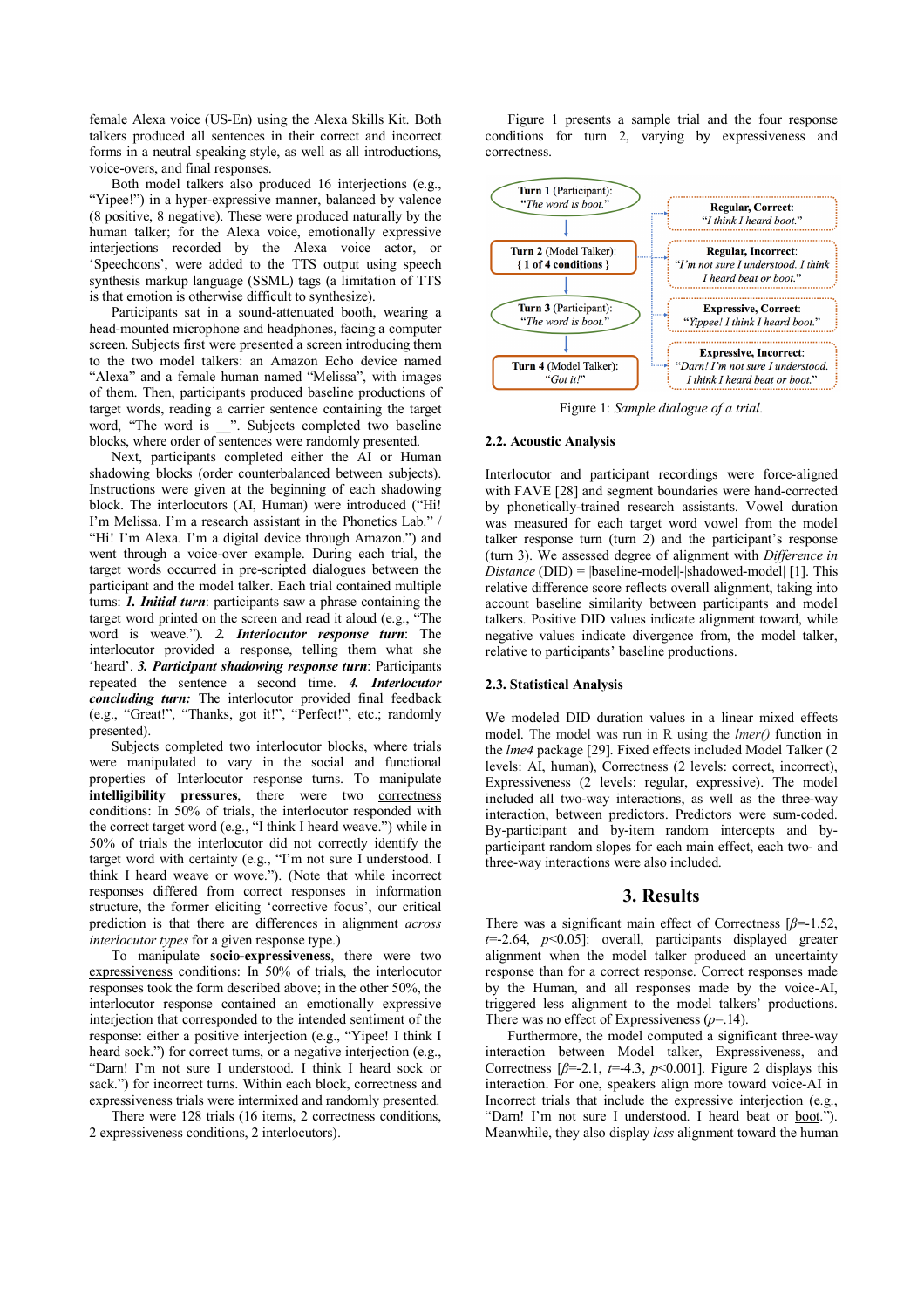in Correct trials without interjections (e.g., "I'm not sure I understood..."). No other interactions were observed.



# Degree of vowel duration alignment

Figure 2: *Vowel duration DID scores (means and standard errors of the mean) to AI and Human model talkers' target words, by Correctness and Expressiveness.*

## **4. Discussion**

The current study investigates how social and functional factors mediate vocal alignment toward a human and voice-AI interlocutor in an interactive shadowing task. Overall, we observe that functional pressures do play a role in predicting degree of alignment during this task: participants displayed greater alignment when the model talker responded with uncertainty about the correct target word than when the model talker responded unequivocally with the correct target word. This observation supports theories that functional pressures in an interaction influence speech alignment [23], [24].

Table 1 summarizes the interaction between social and functional factors and interlocutor type on alignment patterns.

| Table 1: Summary of alignment patterns seen in this study. |  |  |
|------------------------------------------------------------|--|--|
|------------------------------------------------------------|--|--|

|                   | <b>Incorrect</b>        | Correct                 |
|-------------------|-------------------------|-------------------------|
|                   | (+ functional pressure) | (- functional pressure) |
| Regular           | Converge to human       | No alignment            |
| (less social)     | Diverge from AI         | (divergence)            |
| <b>Expressive</b> | Converge to AI          | Converge to human       |
| (more social)     | No alignment to human   | Diverge from AI         |
|                   |                         |                         |

First, we observe converge toward the human interlocutor under two conditions: when there is pressure to be intelligible but with a non-expressive response and with a socially expressive response with no pressure to be intelligible. These are also the conditions where we observe the greatest *divergence* from the voice-AI interlocutor. That we see these *simple* factors leading to convergence toward the human, but divergence from voice-AI, is contrary to prior reports of greater alignment toward computers than toward human interactors [13], [14]. Yet, it does align with recent work reporting less alignment toward voice-AI systems, relative to naturally produced human voices [6], [8], [9]. The observation of the same factors leading to different patterns of alignment toward humans and voice-AI does not support predictions made by theories of computer personification, e.g. CASA [11], that people automatically behave toward technology as a person. Rather, we observe distinct patterns of speech alignment that people apply toward voice-AI systems.

Additionally, and further in support of distinct vocal behavior toward human and voice-AI interlocutors, we observe that participants do align toward voice-AI only with additive social *and* functional pressures. Thus, one interpretation for this is that in order for functional pressures to trigger alignment toward voice-AI, the system needs to display even *more* social signals than for a human interlocutor. This is not what we would expect from an 'Uncanny Valley' hypothesis for human-computer interaction [18]: that people feel discomfort when technology displays near-humanlike behavior. We expected highly emotive responses from the AI system, containing expressive interjections, to be perceived as off-putting, or uncanny, by participants. Yet, these interactions received the most alignment for the voice-AI. This also aligns with recent work showing greater alignment toward these interjections during word shadowing [7] and improved user ratings during conversational interactions with a chatbot that produced these interjections compared to when it did not [30]. Thus, contra an 'Uncanny Valley' hypothesis, people respond positively to socially-expressive utterances from voice-AI.

[23] argue that alignment during interactive dialogue is automatic and facilitates comprehension by converging interlocutors' linguistic representations. Our findings do not support such a strong stance for how functional pressures modulate alignment. Both the type of interlocutor and the socio-communicative force of the interaction mediate how functional pressures influence alignment.

Future work could also examine how other linguistic factors mediate alignment toward voice-AI. For example, the current study used low frequency words, which are shown to be more susceptible to exposure. Comparing imitation of high versus low frequency items across interlocutor types could reveal differences in representational factors at play during these interactions, cf. [2]. Also, in the current study we presented comprehension errors with minimal pairs differing in vowel backness. Future work examining how varying types of phonological confusions trigger different types of alignment patterns across interlocutor types could also tease apart what linguistic-communicative pressure influence speech alignment. Other phonetic variables (e.g., formant frequencies, pitch, and intensity) could also be explored in future work.

Investigations of vocal alignment toward voice-AI can present novel tests and theoretical extensions to human-AI interaction frameworks. As speech becomes a more dominant mode of interfacing with technology, understanding how voice-AI systems influence human language patterns will be more important. Humans often interact with voice-AI in the more functional, 'giver' role. Our findings suggest this could lead to more alignment toward voice-AI, if it is expressive. The findings from the current study also have implications for voice user interface design. For one, based on a greater degree of alignment, including expressive interjections in interactions with AI appears to improve user responsiveness and interactive behavior toward the voice-AI interlocutor. Furthermore, this study suggests that the communicative success of the interaction (e.g., presence of ASR errors) might dynamically interact with apparent *sociality* of the system, and shape the extent users apply human-human speech rules to their interactions with voice-AI.

## **5. Acknowledgements**

This material is based upon work supported by the National Science Foundation SBE Postdoctoral Research Fellowship under Grant No. 1911855 to MC.